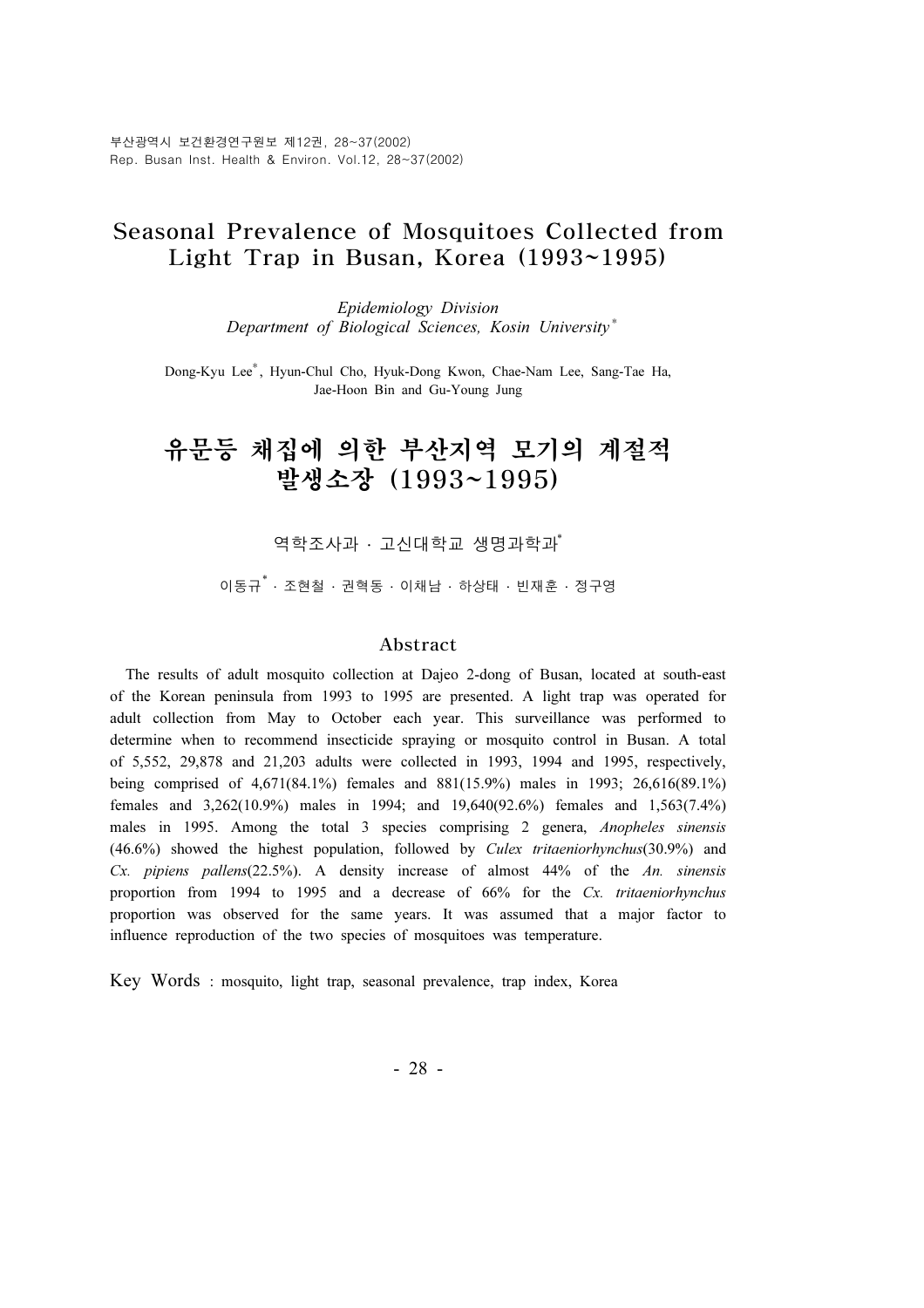## INTRODUCTION

Mosquito surveillance is important to determine when to recommend insecticide spraying for mosquito control on each location. The distribution of the mosquitoes, especially vector species, is of great importance to dwellers in urban areas as well as rural areas. Both Culex tritaeniorhynchus Dyar and Anopheles sinensis Wiedemann are not only medically important vector species, the former Japanese encephalitis and the latter malaria and Brugian filariasis, but also the most dominant mosquitoes breeding in rice fields in Korea. Particulary, malaria is the most important current mosquitoborne disease in Korea<sup>1,2)</sup>. Malaria is regarded as officially eradicated in Korea, however, sporadic cases have occurred in association with travel history to the malaria endemic area. The number of cases has increased exponentially year to year since one case of vivax malaria was reported in 1993 and 21 cases occurred very sporadically in 1994 in the north western area of Kyonggido along the boundary line of demilitarized zone<sup>3)</sup>. The outbreaks might result from high population density of the mosquitoes, An. sinensis<sup>3)</sup>. It generally breeds in rice paddies, parsley fields, irrigation ditches and various types of impounded water<sup>4)</sup>.

On the other hand, Japanese encephalitis is also very important communicable disease in Korea, Japan and many other Asian countries. When the population of the mosquitoes increased in an year, the number of the disease cases also increased in the year<sup>5,6)</sup>. They also breed mainly in rice fields, irrigation ditches and parsley fields. Cx. pipiens pallens Coquillett is the most common mosquito species in human dwelling areas in Korea. The larvae occur in a wide variety of habitats such as large artificial containers or other types of stagnant water such as ditches, gutters and ground pools. They prefer polluted water containing abundant organic matter.

Prior to this study, few documentation existed as to the population density of mosquitoes in Busan area. Thus, the objective of this study described herein was to present additional scientific data that would be compared with the seasonal abundance of mosquito species captured among recent years in suburban area in Busan, Korea.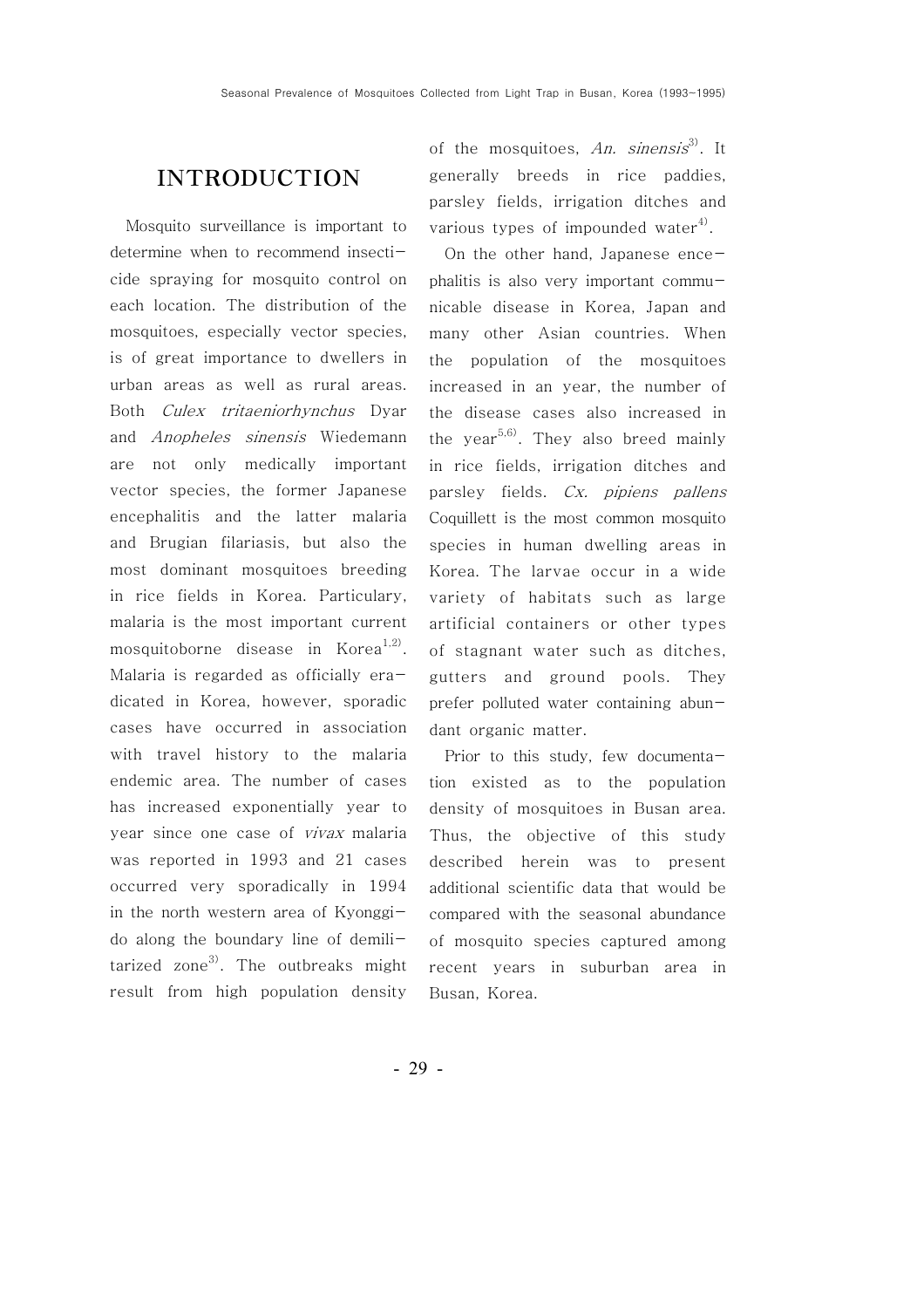#### MATERIALS AND METHODS

Studies were carried out at Dajeo 2-dong of Busan, located at southeast of the Korea. A rural village was selected, where a black light trap (Nozawa type, black light FL-6w) was set up inside a cow shed. The height of the trap from the ground surface was 1.7 m. The trap was operated between the hours of dusk and dawn between 19:00 to 07:00 the following morning, twice a week from the period of the first week of May to the last week of October. The mosquitoes collected were killed by chloroform at a laboratory and identified under a stereomicroscope. Light trap indices represent the average number of female mosquitoes collected per trap night<sup>7)</sup>. The indices were used for seasonal fluctuation analysis, and total mosquito number of the whole season (24~27 week collections) of each year were used for studying any correlations between population sized of An. sinensis, Cx. tritaeniorhynchus and Cx. pipiens, and various weather factors.

The meteorological factors compared with the mosquito population sizes were mean air temperatures and precipitation from January to December. The populations of each mosquito species also were compared among years. All the meteorological data were obtained from daily and weekly data in the Monthly Weather Report published by Korean Meteorological Service, Busan, Korea. The males collected were excluded for the analyses.

Table 1. The total number of mosquitoes collected in Busan with a light trap from May to October in 1993~1995

| Year | Female | Male  | Total  | Trap Nights | $TI^*$ |
|------|--------|-------|--------|-------------|--------|
| 1993 | 4,671  | 881   | 5,552  | 51          | 91.6   |
| 1994 | 26,616 | 3,262 | 29,878 | 45          | 591.5  |
| 1995 | 19,640 | 1,563 | 21,203 | 46          | 427.0  |

\* TI(Trap Index) represents average number of female mosquitoes per trap per night.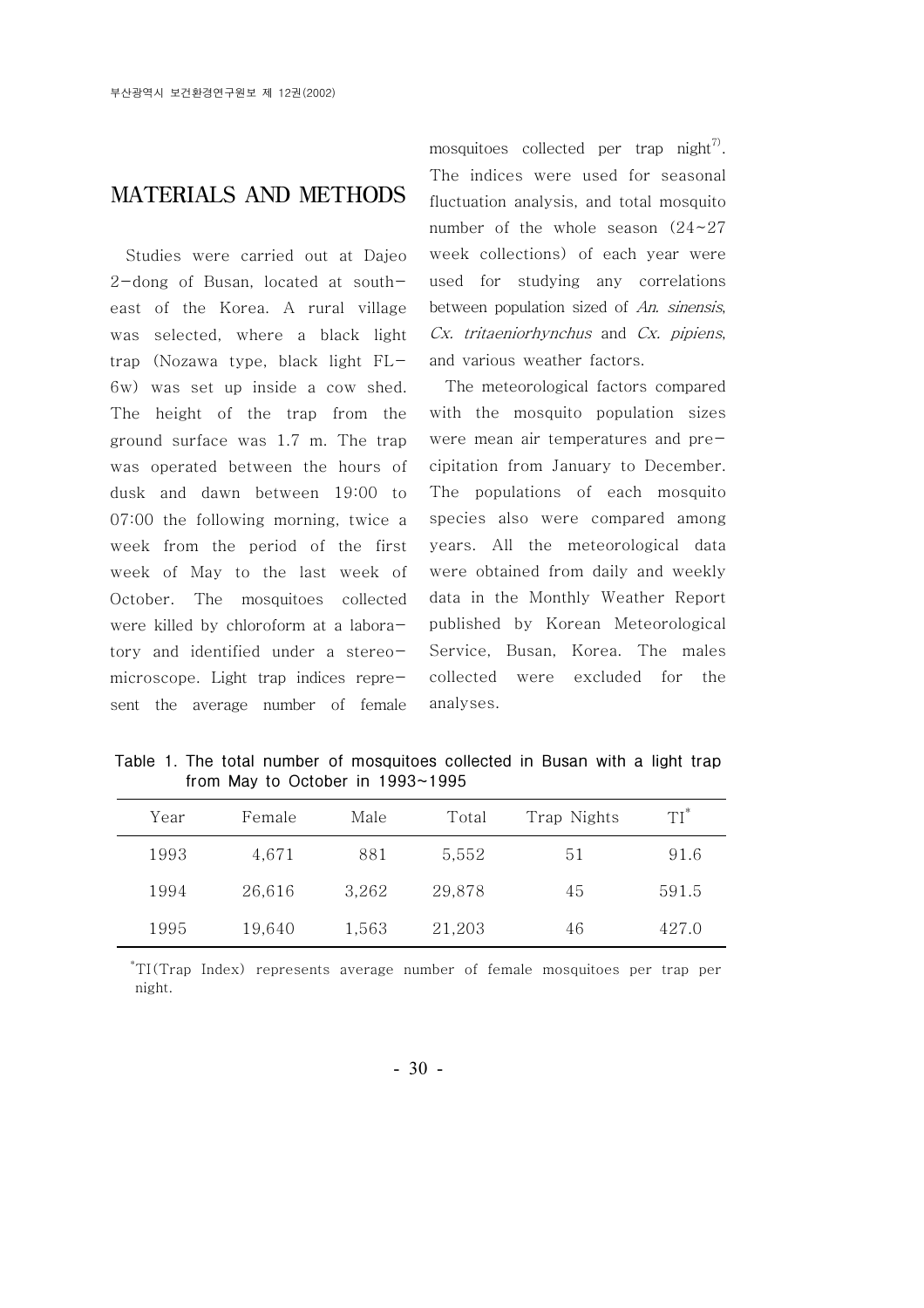| Species               | 1993          | 1994             | 1995             |
|-----------------------|---------------|------------------|------------------|
| An. sinensis          | 180 (3.9)     | $9,665$ $(36.3)$ | 13,908 (70.8)    |
| Cx. pipiens pallens   | 4.273 (91.5)  | 5.379 (20.2)     | $1.807$ (9.2)    |
| Cx. tritaeniorhynchus | 218 (4.6)     | 11,572 (43.5)    | $3.925$ $(20.0)$ |
| Total                 | 4.671 (100.0) | 26,616 (100.0)   | 19,640 (100.0)   |

Table 2. Total number of female mosquitoes collected in Busan with a light trap in 1993~1995 (percentage of total for each year)

Table 3. The monthly occurrences and the average number of female mosquitoes collected with a light trap in 1993~1995 (percentage of total for each month)

| <b>Species</b>  | May     | June    | July    | August  | September October |         | Total    |
|-----------------|---------|---------|---------|---------|-------------------|---------|----------|
| An. sinensis    | 0.7     | 18.3    | 2,585.3 | 4,803.0 | 494.3             | 16.0    | 7,917.6  |
|                 | (1.5)   | (1.8)   | (49.8)  | (54.6)  | (28.0)            | (13.3)  | (46.6)   |
| Cx. pipiens     | 43.3    | 1,018.3 | 1,339.0 | 828.3   | 502.0             | 88.7    | 3,819.6  |
|                 | (97.0)  | (97.7)  | (25.8)  | (9.4)   | (28.4)            | (73.7)  | (22.5)   |
| Cx. tritaenior. | 0.7     | 5.3     | 1,273.0 | 3,172.7 | 771.3             | 15.7    | 5,238.7  |
|                 | (1.5)   | (0.5)   | (24.4)  | (36.0)  | (43.6)            | (13.0)  | (30.9)   |
| Total           | 44.7    | 1,041.9 | 5,197.3 | 8,804.0 | 1,767.6           | 120.4   | 16,975.9 |
| (Percentage)    | (100.0) | (100.0) | (100.0) | (100.0) | (100.0)           | (100.0) | (100.0)  |

#### RESULTS AND DISCUSSION

Total numbers of 5,552, 29,878 and 21,203 mosquitoes were sampled for 51, 45 and 46 nights using a black light trap in 1993, 1994 and 1995, respectively. The collection comprised 4,671 (84.1%) females and 881 (15.9%) males in 1993, 26,616 (89.1%) females and 3,262 (10.9%) males in 1994, and 19,640 (92.6%) females and 1,563 (7.4%) males in 1995 (Table 1). Three mosquito species comprising 2 genera such as

Cx. tritaeniorhynchus, An. sinensis, and Cx. pipiens pallens were collected and identified(Table 2).

The most abundant species were different in each year. Cx. *pipiens*, Cx. tritaeniorhynchus and An. sinensis were the most abundant species composing 91.5% in 1993, 43.5% in 1994 and 70.8% in 1995 of the total mosquitoes, respectively(Table 2). Cx. pipiens occurred sporadically in collection samples in survey periods (Table 3). However, An. sinensis and Cx. tritaeniorhynchus were more collected in August. The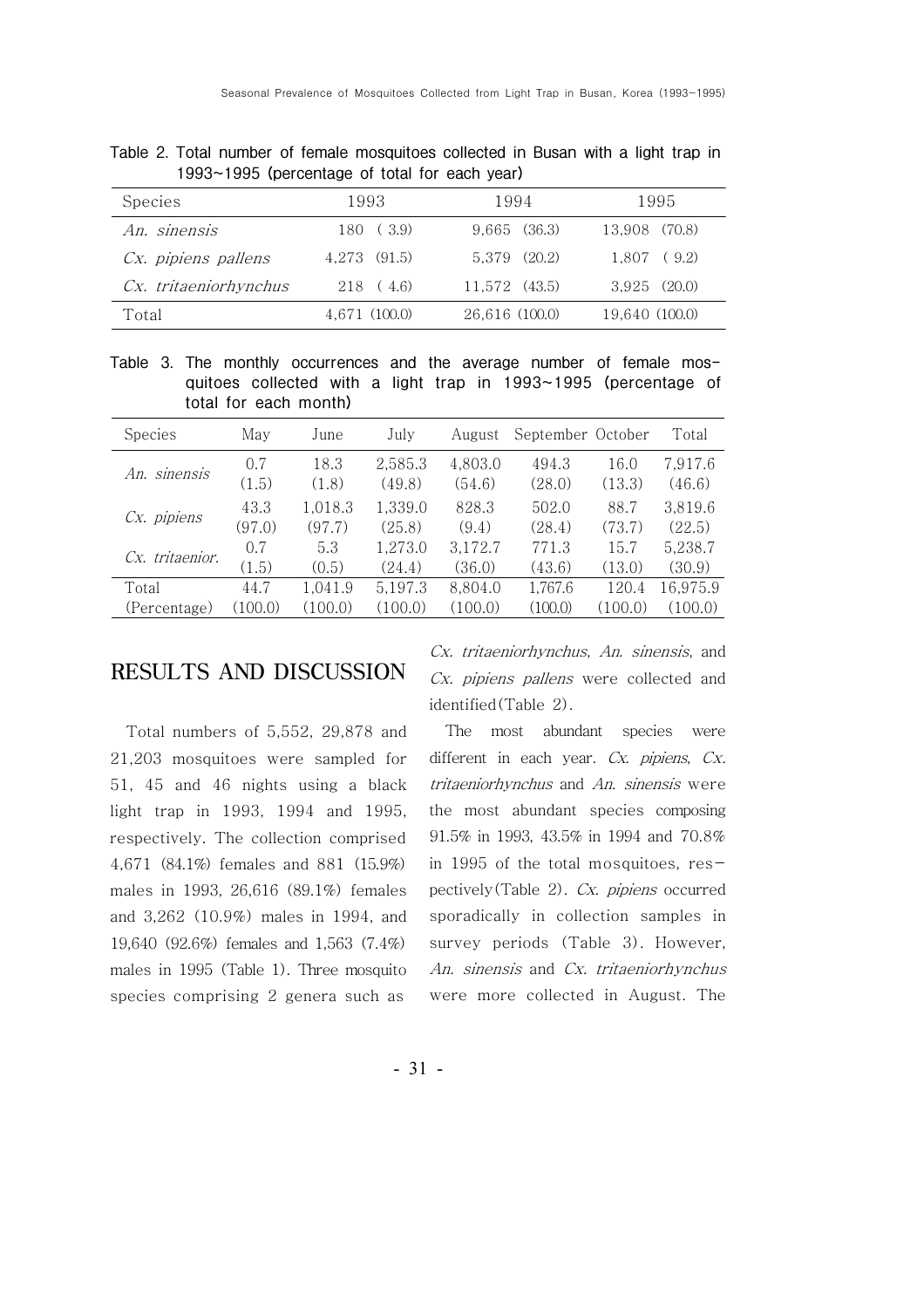mosquitoes usually made their appearance and started to be in increasing number in Busan. An. sinensis was the most abundant species composing 46.6% of the mosquitoes (Table 3). This result was coincides with that of Kim et  $al^{3,7}$ . The populations of this species normally peaked during July (49.8%) and August (54.6%), and declined in September when Cx. tritaeniorhynchus populations increased (43.6%). The population of An. sinensis unusually increased in August and it remained the most abundant species.

Although An. sinensis population decreased in September (28.0%) and October (13.3%), it still remained the second or third most abundant species in Busan area (Table 3). In 1995, however, the majority of this species (70.9%) collected were from Busan (Table 4). This mosquito was

often found associated with Cx. tritaeniorhynchus breeding in habitats as rice fields, parsley fields, irrigation ditches and ground pools in Kimhae field located near the collection site.

Cx. tritaeniorhynchus was the most abundant species composing 43.5% in 1994 of the mosquitoes (Table 2). This species was collected in increasing numbers in July (24.4%) and trapped in large numbers during the period from August (36.0%) to September (43.6%), showing a pointed, one peaked curve (Table 3). Cx. tritaeniorhynchus made its first appearance in May (0.3 TI) of 1994 and June of 1993 (0.1 TI) and 1995 (0.2 TI) (Table 4). The mosquito populations of this species showed severe fluctuations according to different years like as those of An. sinensis. Lee and  $\text{Re}e^{8}$  studied the fluctuations of mos-

| <b>Species</b>  | Year | May | June  | July  | August  | September | October | Total   |
|-----------------|------|-----|-------|-------|---------|-----------|---------|---------|
| An. sinensis    | 1993 | 0.0 | 0.2   | 3.4   | 11.4    | 5.1       | 0.5     | 20.6    |
|                 | 1994 | 0.3 | 7.0   | 506.5 | 563.6   | 171.0     | 7.0     | 1,255.4 |
|                 | 1995 | 0.0 | 0.7   | 525.7 | 1,223.4 | 52.6      | 18.0    | 1,820.4 |
| Cx. pipiens     | 1993 | 4.7 | 226.7 | 198.7 | 58.6    | 23.3      | 3.5     | 515.5   |
|                 | 1994 | 7.3 | 122.4 | 212.5 | 177.5   | 199.7     | 21.0    | 740.4   |
|                 | 1995 | 3.9 | 26.3  | 132.3 | 59.9    | 15.3      | 10.1    | 247.8   |
| Cx. tritaenior. | 1993 | 0.0 | 0.1   | 5.3   | 11.3    | 8.4       | 0.1     | 25.2    |
|                 | 1994 | 0.3 | 2.0   | 142.6 | 791.5   | 313.0     | 6.4     | 1,255.8 |
|                 | 1995 | 0.0 | 0.2   | 68.7  | 384.1   | 46.1      | 0.1     | 499.2   |

Table 4. Trap Index(TI<sup>\*</sup>) of the female mosquitoes trapped during 1993~1995

\* TI(Trap Index) represents average number of female mosquitoes per trap per night.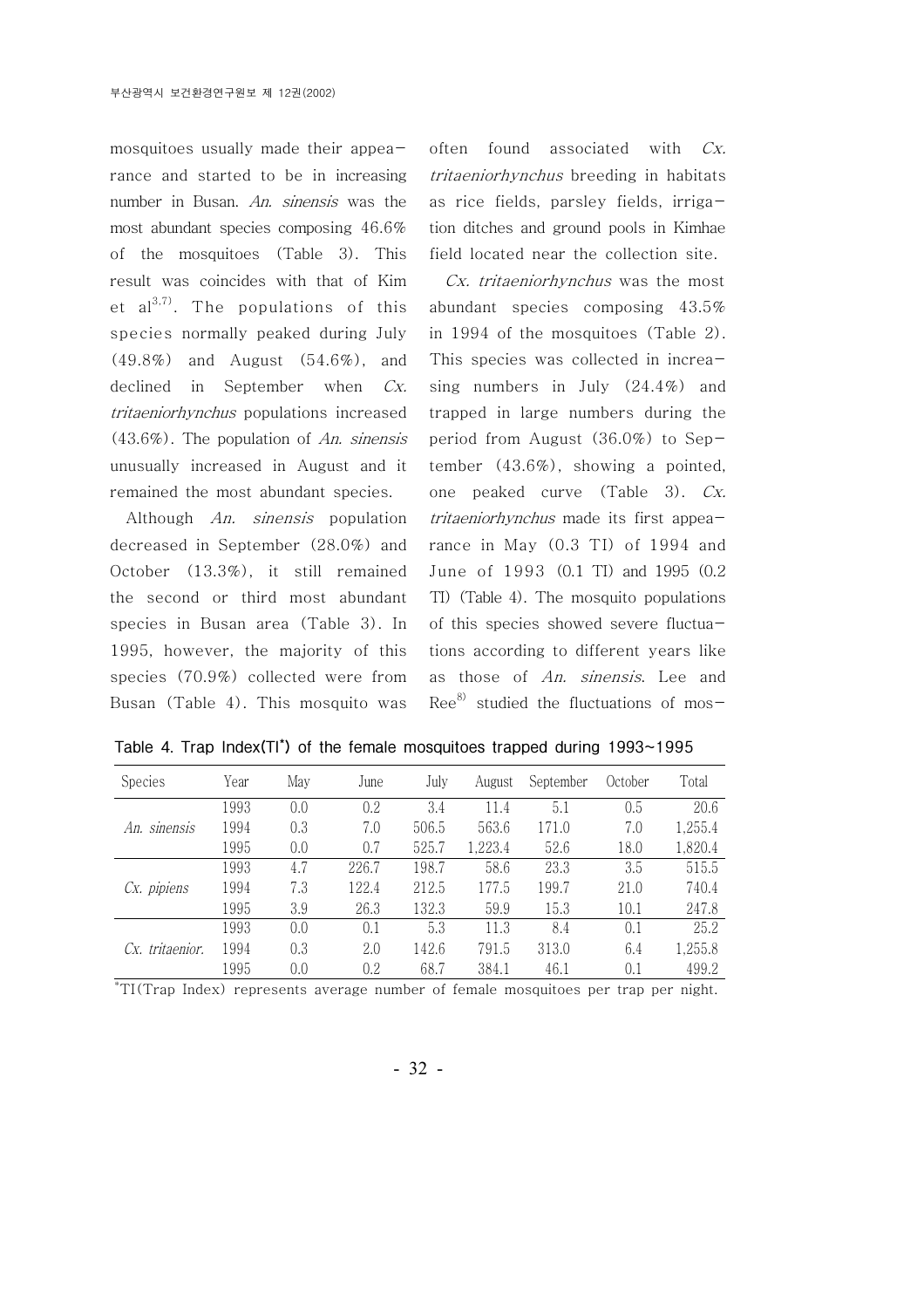quito population densities in Chollabuk province from 1985 through 1990. In their report, also,  $Cx$ . tritaeniorhynchus population showed severe fluctuation according to different years. Although Cx. *pipiens pallens* was frequently collected during the study period, there has been sharp decrease from 91.5% (1993) to 20.2% (1994) and 9.2% (1995) (Table 2). This species is a typical domestic mosquito which occurs around residential areas in urban and rural areas from spring through fall. In the data from the light trap collection, Cx. pipiens pallens were collected in ratios of 97.0% in May, 97.7% in June, 25.8% in July, 9.4% in August, 28.4% in September and 73.7% in October (Table 3).

Cx. tritaeniorhynchus density in 1994 was over 49.8 and 2.5 times higher than those in 1993 and 1995 with same method and site, respectively, so that the density appeared to be unusually high (Table 4). Also, the percentages of collected An. sinensis to the total collection were more recorded 70.8% in 1995 than 36.3% in 1994 and 3.9% in 1993 (Table 2). Although the main reasons for the increase in population levels of An. sinensis are not apparent, it is considered to be due to the extensive use of chemical insecticides in rice fields, and change of environmental factors as high temperature and reduction of natural enemies. The extensive use of insecticides against rice pests has often produced a resurgence of mosquito populations, due to resistance to insecticides and residues of insecticides in the environment<sup>9)</sup>.

The basis for understanding the population dynamics lies in the identification of various factors of density dependent and density independent. Also it is obvious that weather factors should be most important ones.  $Mogi<sup>10</sup>$  proposed that major factors to influence reproduction of Cx. tritaeniorhynchus mosquitoes in Japan were temperature, precipitation, water management of rice fields, host availability, chemicals applied to rice fields and natural enemies, among which temperature and precipitation were responsible for the yearly change of population size. Matsuzaki $^{6)}$ observed that heavy rainfall in Japan in April and May likely acted for increasing June population of Cx. tritaeniorhynchus and heavy rainfall in June unfavourably worked for population increase. He reported also

- 33 -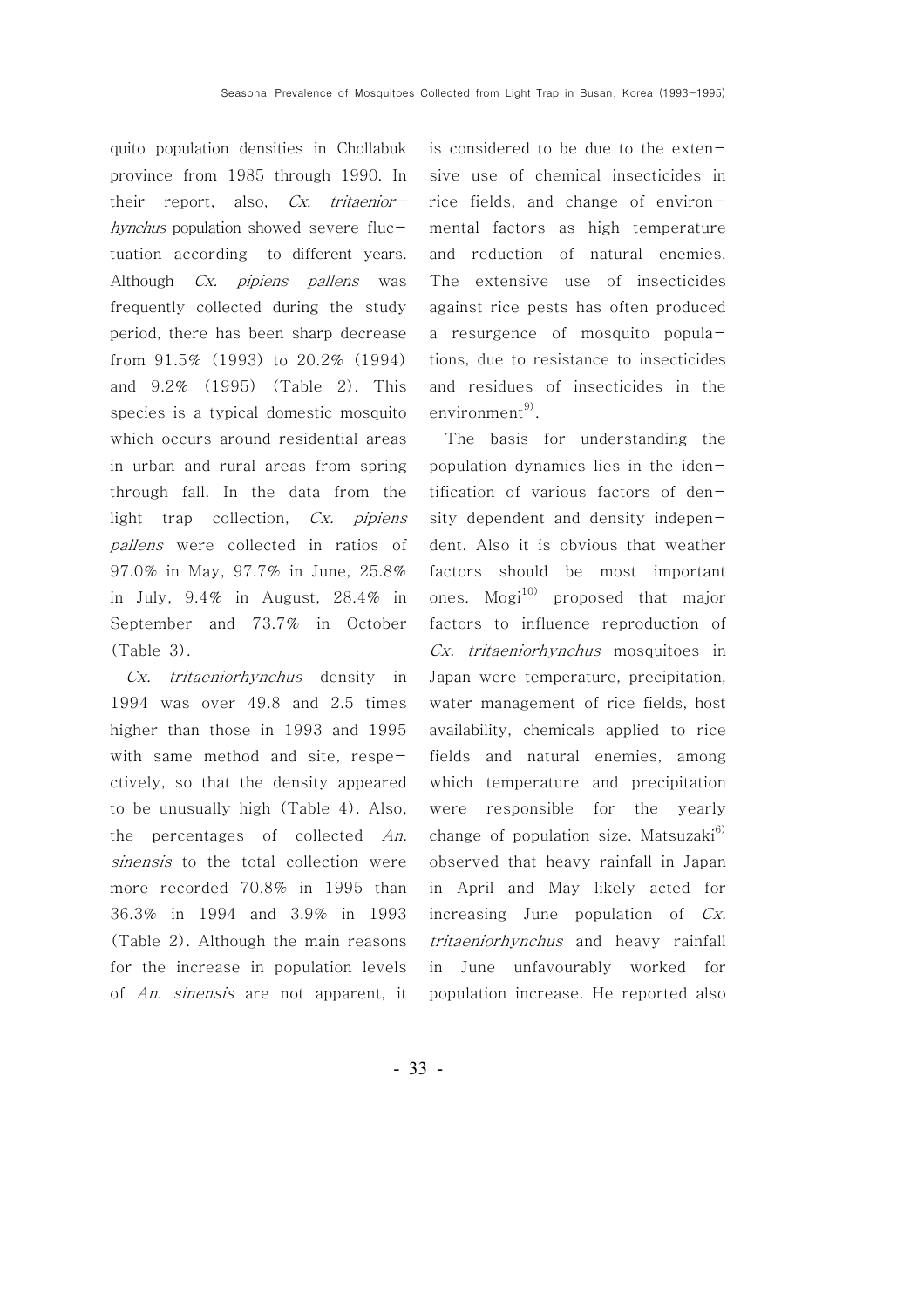showed some degree of correlation between yearly population size of Cx. tritaeniorhynchus mosquitoes and average air temperature and total amount of precipitation during the period of May~September. Monthly observation did not show any correlation between them. Average air temperatures and precipitation in 1993, 1994 and 1995 are given in Fig. 1 and 2, respectively. Air temperatures in 1994 were much higher than those in 1993 and 1995. Ree and Lee<sup>11)</sup> reported that average air temperature during the whole mosquito season (May~September) was also somewhat correlated with yearly population sizes of Cx. tritaeniorhynchus and An. sinensis mosquitoes. In this study, the populations of  $Cx$ . tritaeniorhynchus and Cx. pipiens pallens in 1994 was the highest among 3 years (Table 2). On the contrary, An. sinensis showed a highest population in 1995. An. sinensis might more correlate with precipitation than summer air temperature. Optimal amount of total rainfalls during May~ September for Cx. tritaeniorhynchus population increase seemed to be more than 500mm showing in 1994 (Table 2 and Fig. 2). Ree and  $Lee^{11}$ reported that winter temperature during overwintering season was the most highly correlated factor with summer population size of  $Cx$ . tritaeniorhynchus among many weather factors. Overwintering Cx. tritaeniorhynchus of 1994 might be affected by colder winter temperature $(2.9 \degree C)$ in January, 1995 than that  $(3.9^{\circ}\text{C})$  in January of 1994, and the population



Fig. 1. Mean air temperatures in Busan area from 1993 to 1995.

- 34 -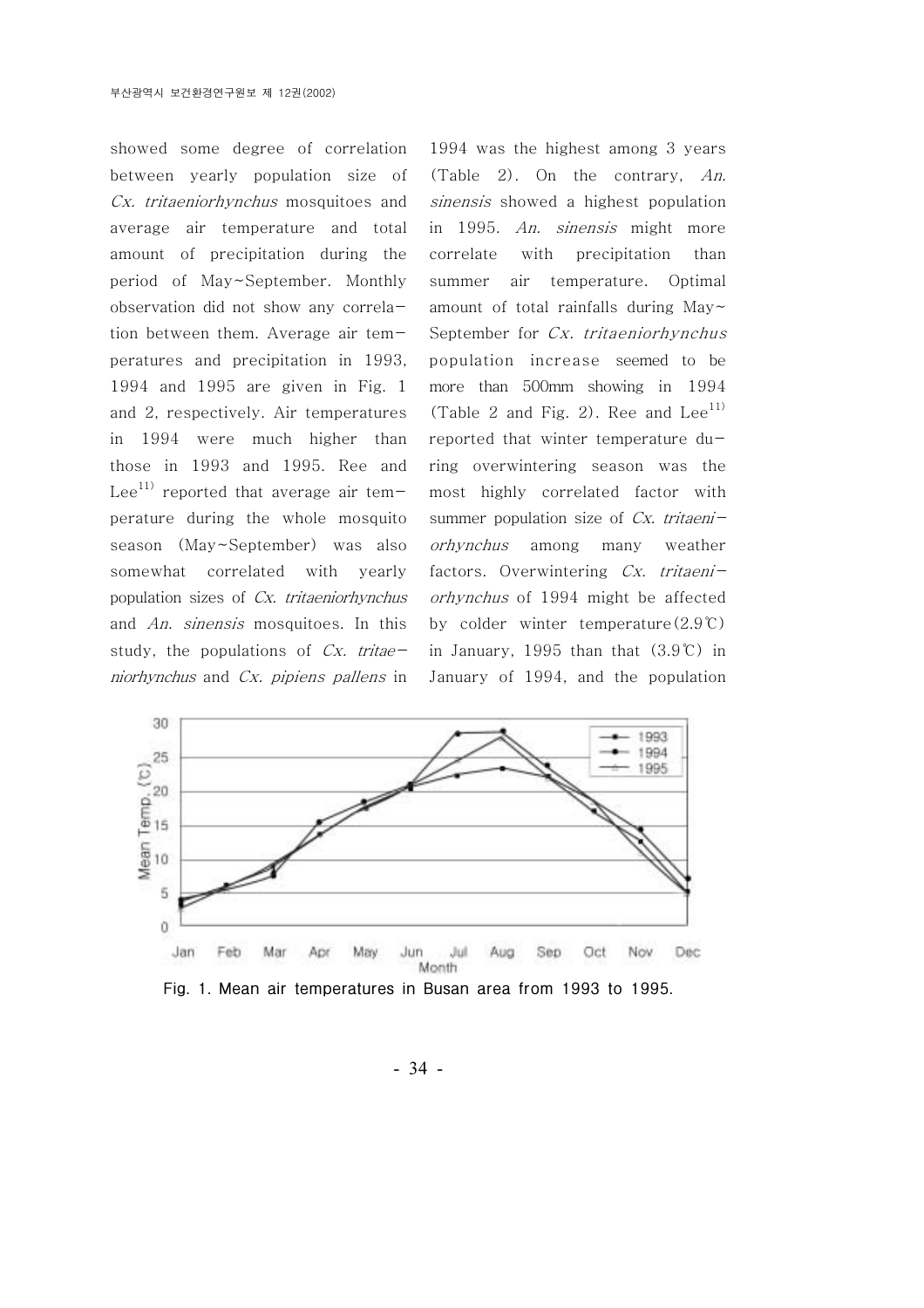

Fig. 2. Precipitation in Busan area from 1993 to 1995.

of 1995 was lower than that of 1994. However, they resulted that winter temperature did not correlate with summer population size of An. sinensis. It was implicated that this species has been well adapted to severe winter condition, so that cold weather can not affect the diapausing population size. This trend was similar with the report by Ree and Lee<sup>11)</sup>. However, the population of mosquitoes in 1993 as the first year survey, was comparatively much lower than those of other two years. This phenomenon is difficult to explain clearly but it may be associated with sampling error.

#### 요 약

1993년부터 1995년까지 모기방제 시 기와 모기 발생 추이를 알아내기 위하여 김해시와 인접한 부산시 강서구 대저 2동 의 한 우사에서 유문등을 지상에서 1.7m 높이에 설치하여 19:00(일몰)에서 익일 07:00(일출)까지 모기성충 채집을 실시 하였으며, 유문등은 5월 첫주부터 10월 마지막 주까지 주2회 가동하였다.

채집된 모기 성충의 수는 1993년에 5,562마리, 1994년에 29,878마리, 그 리고 1995년에 21,203마리였으며, 성 별 채집수는 1993년에 암컷이 4,671마리 (84.1%), 수컷이 881마리 (15.9%), 1994 년에 암컷이 26,616마리 (89.1%), 수컷 이 3,262마리 (10.9%), 1995년에는 암컷 이 19,640마리 (92.6%), 수컷이 1,563마 리 (7.4%) 였다.

조사한 3년간 채집된 모기는 2속 3종 으로, 이 중 Anopheles sinensis(중국얼 룩날개모기)가 46.6%로 가장 높은 채집율을 보였고, 다음으로 Culex tritaeniorhynchus (작은 빨간집 모기)가 30.9%, Culex pipiens pallens(빨간집모기)가 22.5%의 순이었다.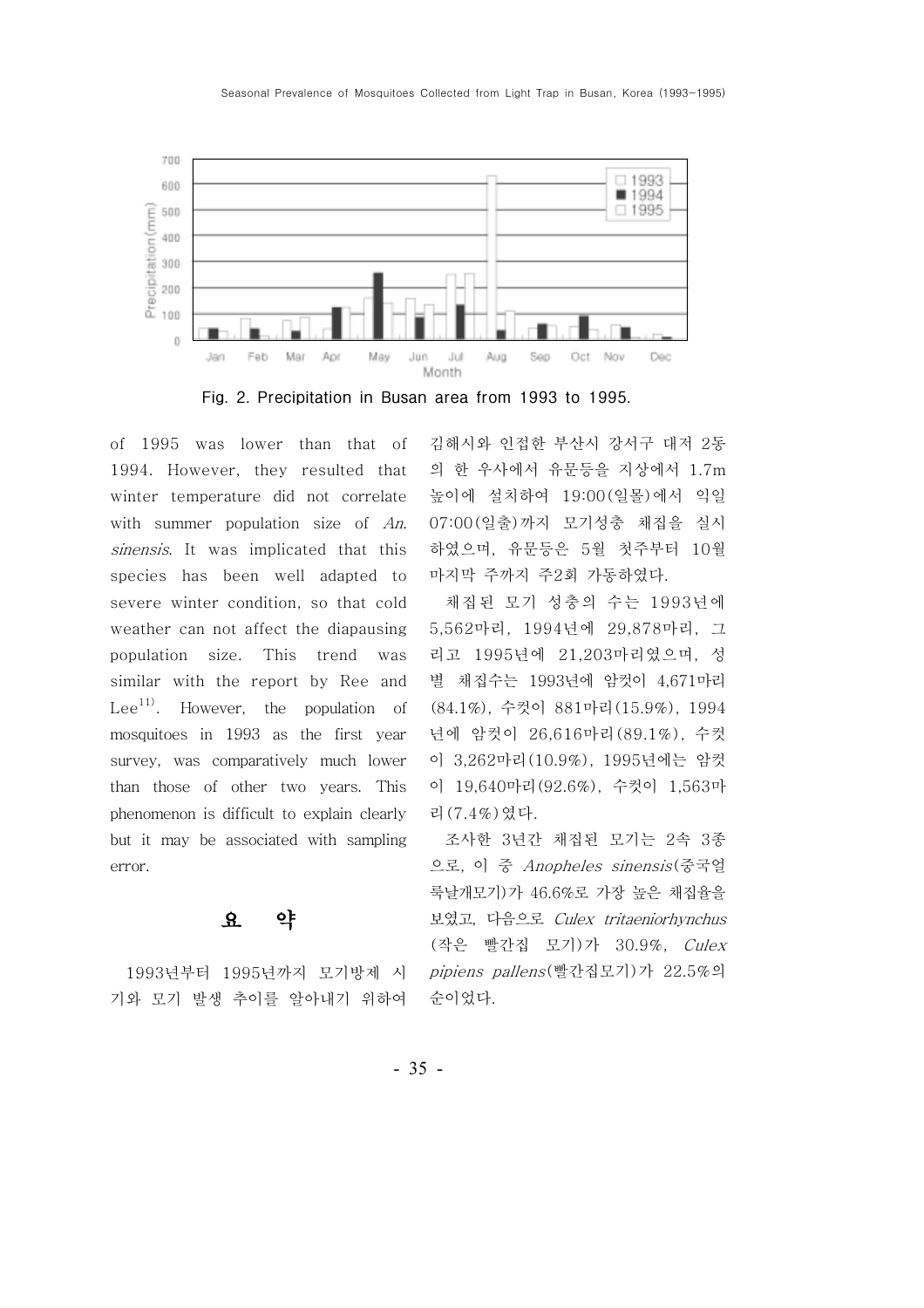종별 채집율에서 1995년의 Anopheles sinensis 채집율은 전년도에 비하여 44% 증가하였으나 Culex tritaeniorhynchus 의 채집율은 같은 기간동안 반대로 66% 감소한 것으로 나타났다. 이러한 현상은 1994년도에 나타난 높은 기온과 관계가 있는 것으로 추정하였다.

※ 본 논문은 1999년 고신대학교 보건과 학연구소보 (제9집)에 고신대학교 생명과학과 이동규교수와 공동으로 투고한 논문으로, 당 연구원 자료 보존을 위하여 내용을 그대로 옮 겨 싣습니다. 대표 집필하신 이동규교수님께 감사드립니다.

#### REFERENCES

- 1. Ree, H.I. : Can malaria be endemic in South Korea ? J. Infectious Diseases, 30(4) : 397~400, 1998.
- 2. Shim J.C. and Kim D.S. : Resurgence of the vivax malaria cases in Korea. J. Infectious Diseases,  $31(1)$  :  $25 \sim 34$ , 1999.
- 3. Kim H.C., Lee K.W. and J.W. Jones : Seasonal prevalence of mosquitoes collected from light trap in Korea (1993~1994). Korean J. Entomol.,  $27(1)$ :  $21~28$ , 1997.
- 4. Tanaka, K., Mizusawa K. and E.S. Saughust : Mosquitoes of Japan and Korea. 148~152, Contribution of the American Entomological

Institutes, 16, 1979.

- 5. Wada Y., Oda T., Mogi M, Mori A., Omori N., Fujumi H., Hayashi K., Mifune K., Shichijo A. and Matsuo S. : Ecology of Japanese encephalitis virus in Japan.  $\mathbb{I}$ . The population of vector mosquitoes and the epidemic of Japanese encephalitis. Trop. Med., 17(3): 111~127, 1975.
- 6. Matsuzaki, S. : Population dynamics of Culex tritaeniorhynchus in relation to the epidemics of Japanese encephalitis in Kochi Prefecture, Japan. Jpn. J. Sanit.  $Zool.$ , 41(3) : 247~255, 1990.
- 7. Kim H.C., Lee K.W., L.L. Robert, M.R. Sardelis and F.E. Chase : Seasonal prevalence of mosqiutoes collected from light trap in Korea (1991~1992). Korean J. Entomol., 25(3) : 225~234, 1995.
- 8. Ree, H.I. and Lee S.K. : Studies on mosquito population dynamics in Chollabug-do, Korea (1985~ 1990)  $-1$ -, Seasonal and annual fluctuations in population size. Korean J. Entomol., 21(4) : 141  $~155,~1991.$
- 9. Lee D.K . : Effect of two rice culture methods on the seasonal occurrence of mosquito larvae and other aquatic animals in rice fields of South-